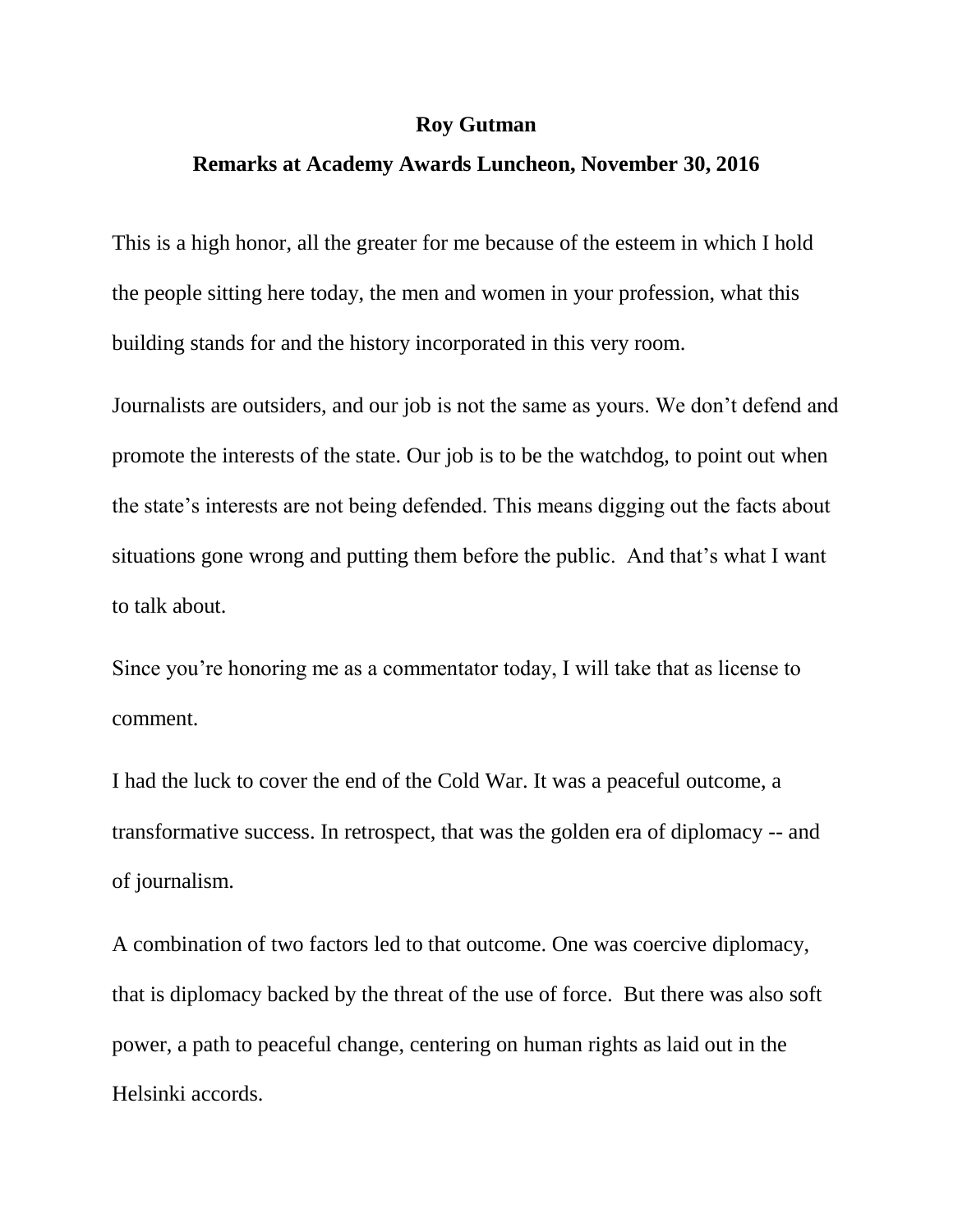Just two years after the fall of the Berlin wall, when Yugoslavia came apart, the lessons of the Cold War were forgotten. What drove my coverage was not the bang-bang of conflict but the human suffering and the crimes as the world looked on. Bosnia was a war crime masquerading as a war.

The other defining event of that decade was the emergence of security vacuums in places we were not watching, such as Afghanistan. Having engaged heavily in the 1980s, we departed the scene in the 1990s. The power and security vacuums were filled by the Taliban and by Al Qaida, leading to 9/11.

For the past five years, I have focused on Syria. It seems to me that, once again, the lessons of the Cold War and the post-Cold War era have been forgotten. First there was the U.S. pullout from Iraq in 2011. Then as the Syrian state lost control of much of its territory in 2012 and 2013, the U.S. developed a policy of having no policy. Others filled the vacuum – Iran and then ISIS.

My other concern is the seeming abandonment of humanitarian law. The parties to this body of law have pledged not only to uphold it but see to it that it is upheld. We relearned that in Bosnia and Rwanda, only to forget it again in Syria. Syria is like Bosnia, a war crime masquerading as a war.